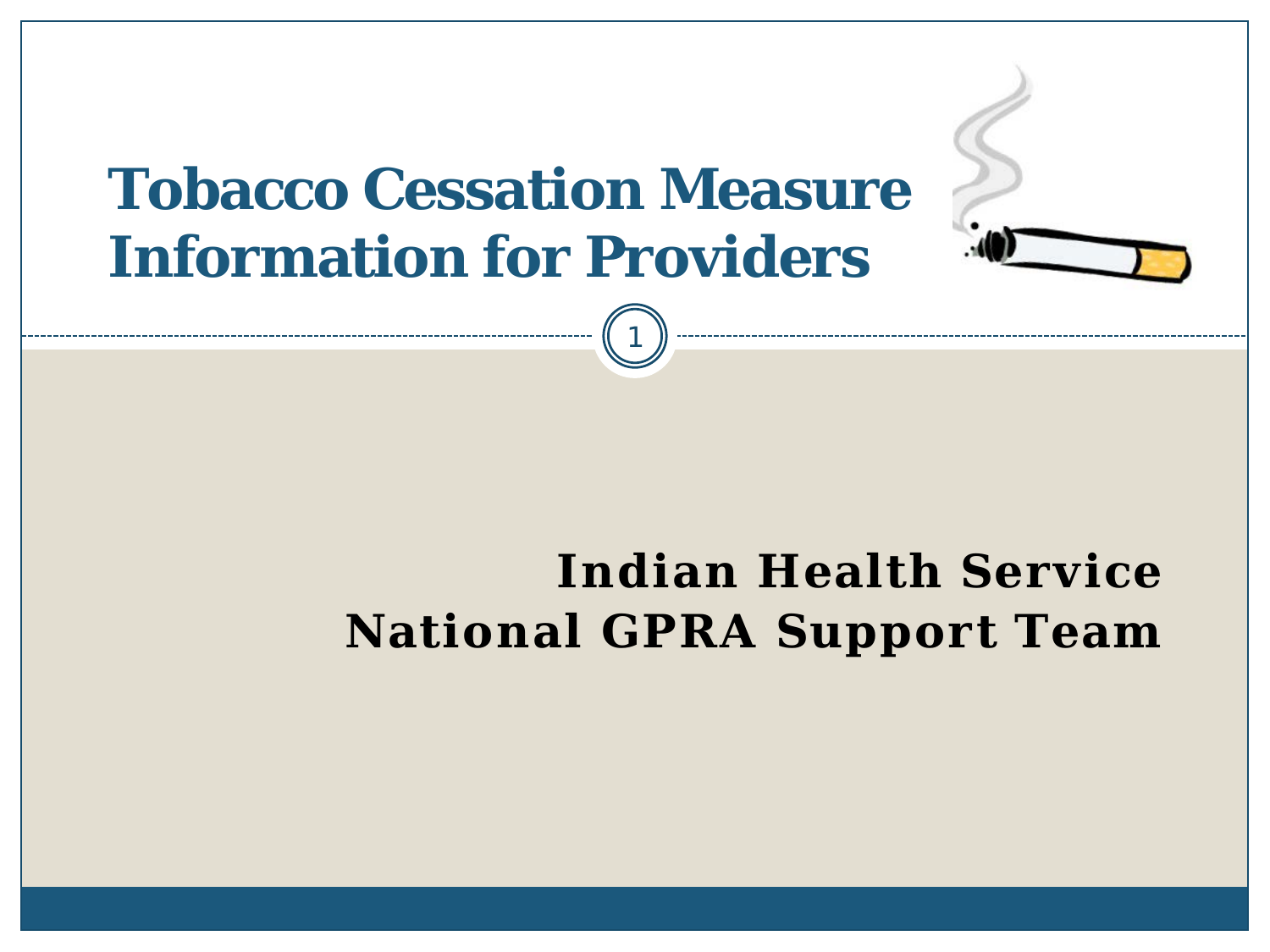### **Tobacco Cessation GPRA Measure**

- Measures the proportion of tobacco-using patients who receive tobacco cessation intervention.
- Includes patients who receive counseling and those who receive a prescription for a tobacco-cessation aid.
- Also includes patients who quit tobacco use during the report period, whether or not they receive tobacco cessation intervention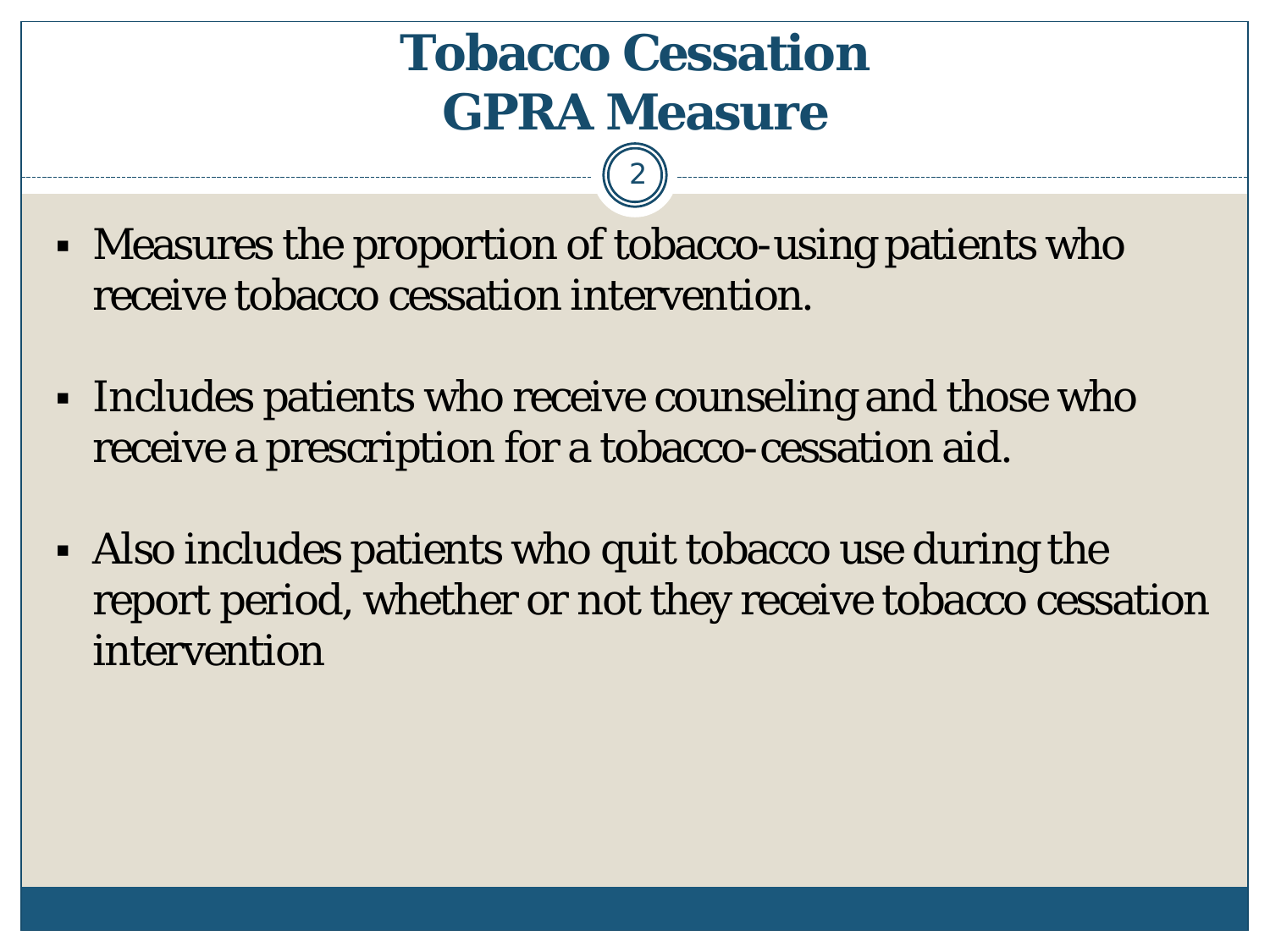# **Measure Logic Formula**

3

#### **Denominator**:

Active clinical patients identified as current tobacco users or tobacco users in cessation, broken down by gender and age groups: younger than 12, 12 through 17, 18 and older.

#### **Numerator**:

Patients who received tobacco cessation counseling, received a prescription for a tobacco cessation aid, or quit their tobacco use anytime during the Report Period.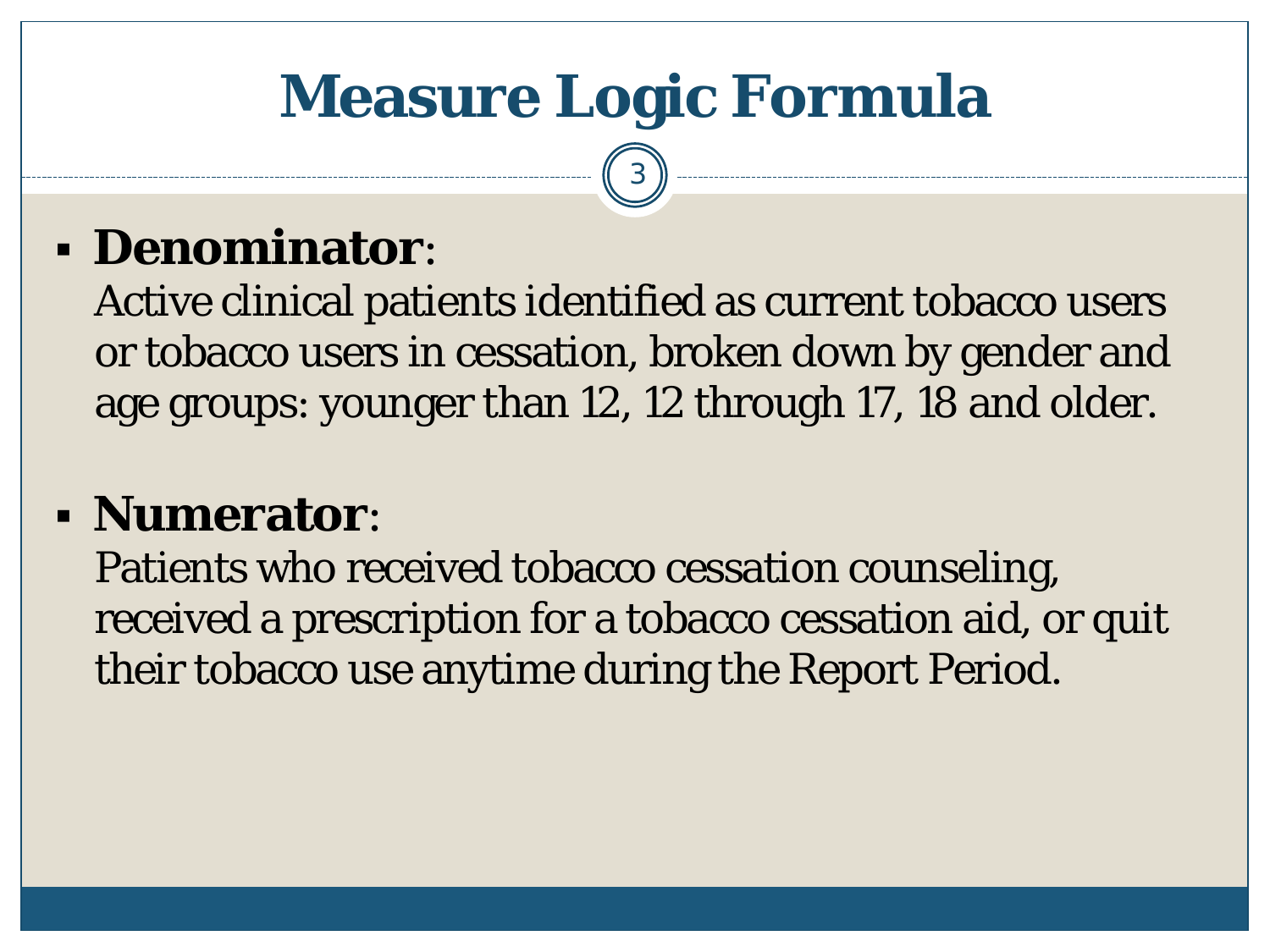- CRS searches for tobacco-related health factors first, then tobacco-related codes, including diagnosis codes
- The denominator does not include patients who have quit tobacco use if it was documented prior to the report period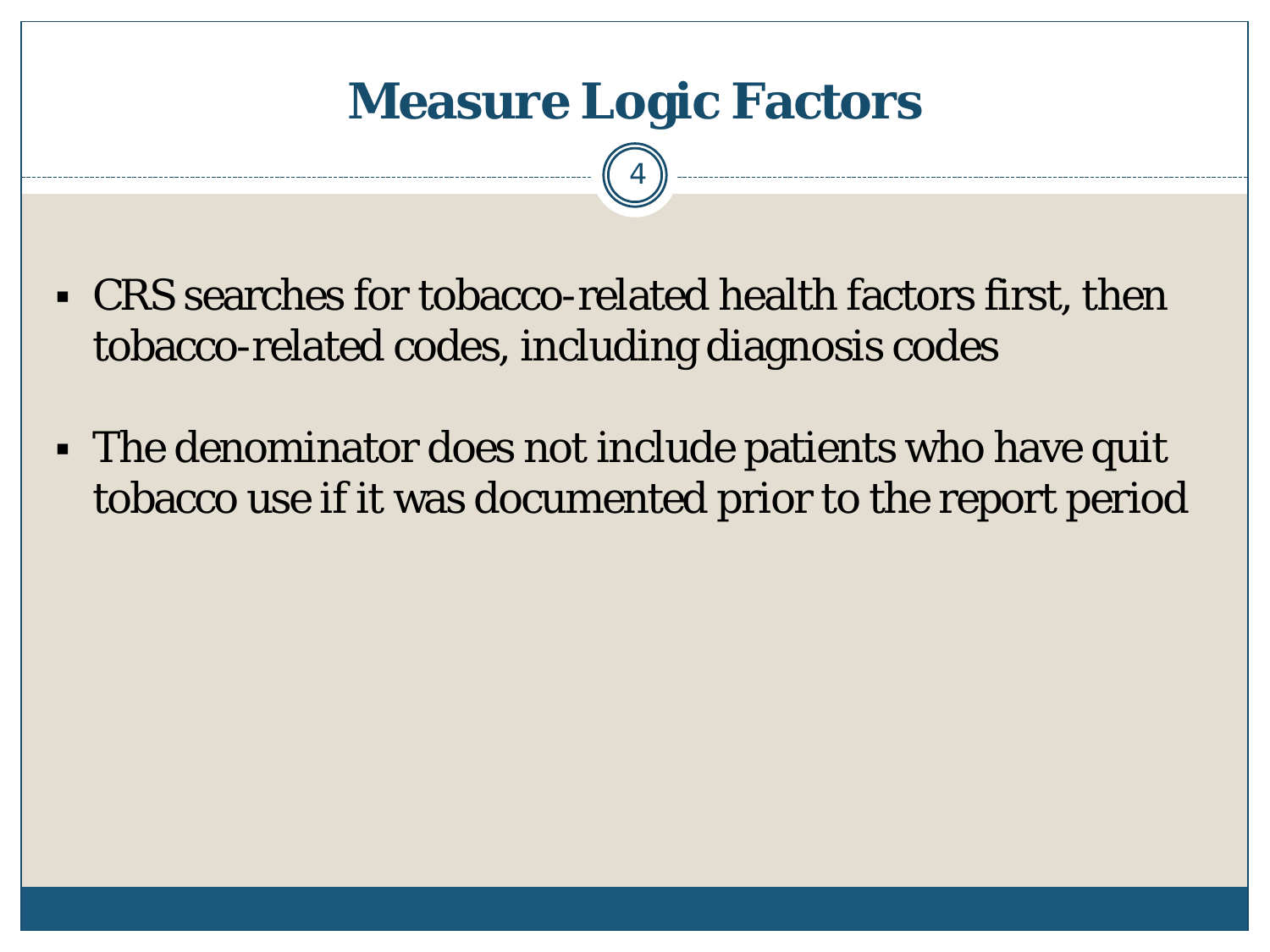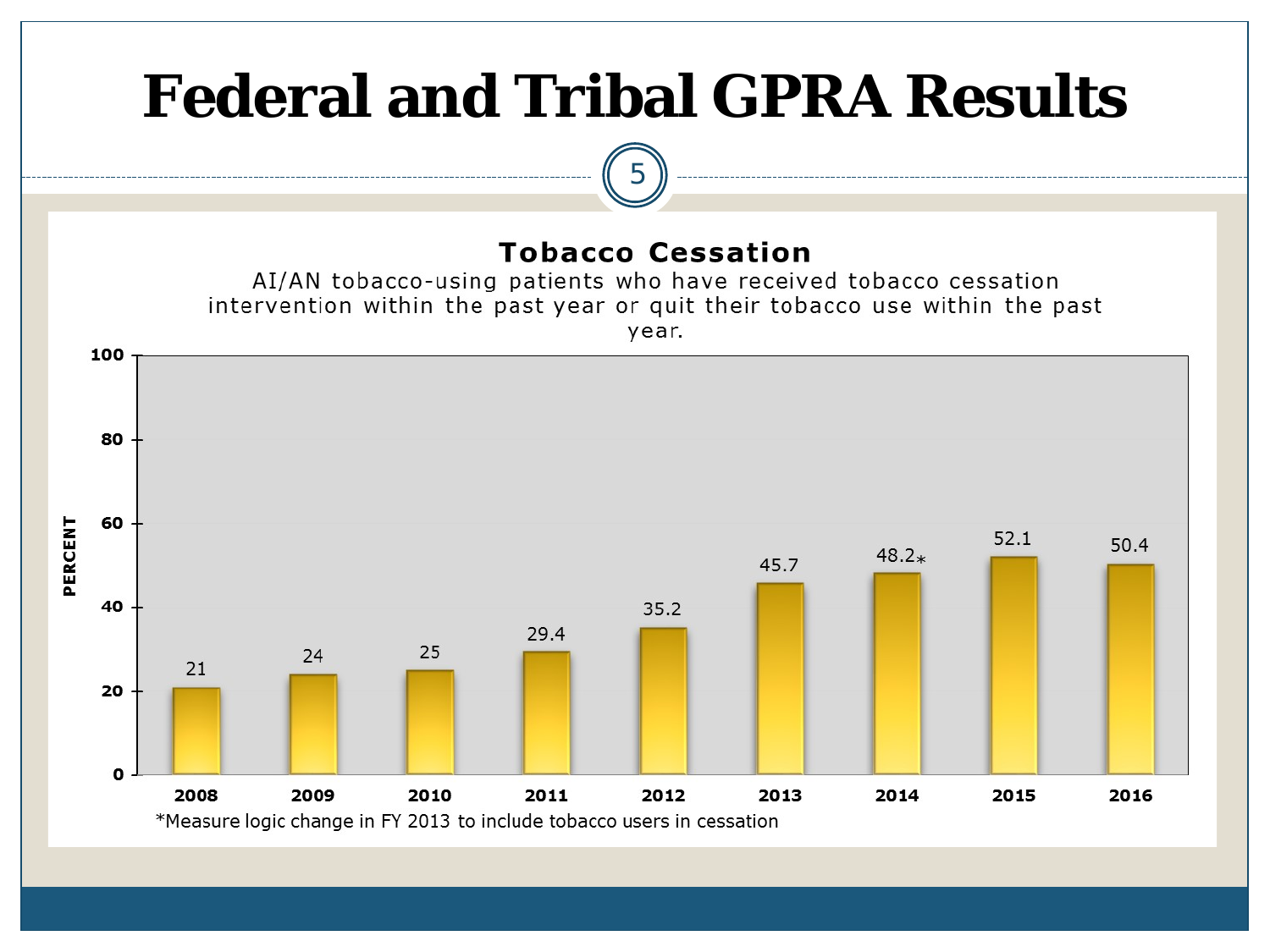## **Health Effects of Tobacco**

- Over 480,000 people die each year as a result of cigarette smoking; this means nearly 1 in 5 deaths every year are due to smoking.
- Smoking causes about 9 out of 10 lung cancer deaths in men and women.
- More women die from lung cancer each year than from breast cancer.
- About 8 out of 10 of all deaths from chronic obstructive pulmonary disease (COPD) are caused by smoking.
- Cigarette smoking increases risk for death from all causes.<sup>1</sup>

<sup>&</sup>lt;sup>1</sup>U.S. Department of Health and Human Services. The <u>Health Consequences of Smoking—50 Years of Progress: A Report of the Surgeon General</u>. Atlanta: U.S. Department of Health and Human Services, Centers for Disease Control and Prevention, National Center for Chronic Disease Prevention and Health Promotion, Office on Smoking and Health, 2014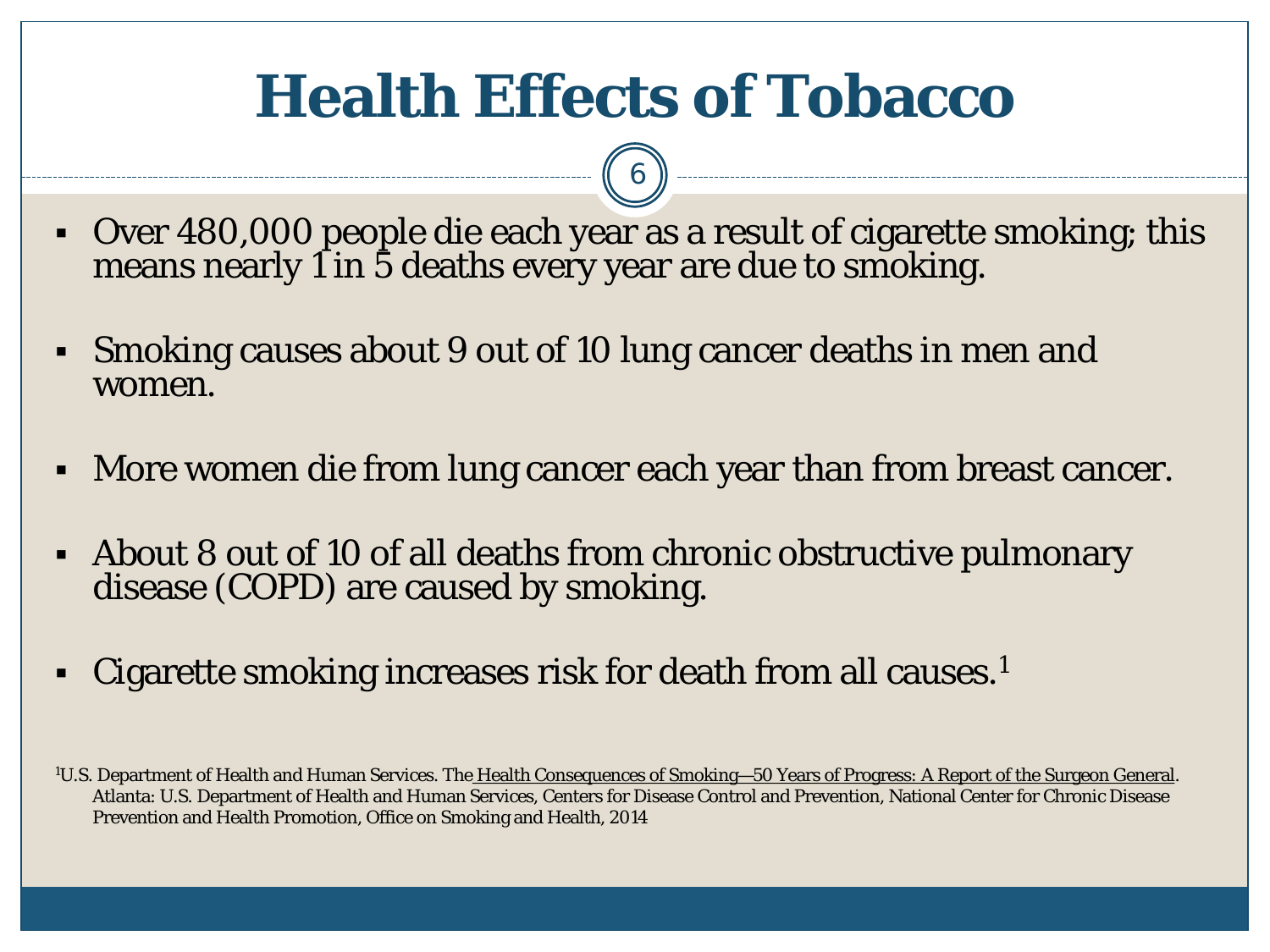# **Health Effects of Tobacco 2**

7

- Smokers are more likely than nonsmokers to develop heart disease, stroke, and lung cancer.
- Smoking is estimated to increase the risk of:
	- Coronary heart disease by 2 to 4 times
	- Stroke by 2 to 4 times
	- Men developing lung cancer by 25 times
	- Women developing lung cancer by 25.7 times
- Smoking also increases the risk of dying from cancer and other diseases in cancer patients and survivors.
- One of every three cancer deaths in the United States would not occur if nobody smoked.2

<sup>2</sup>U.S. Department of Health and Human Services. The [Health Consequences of Smoking—50 Years of Progress: A Report of the Surgeon General.](http://www.cdc.gov/tobacco/data_statistics/sgr/50th-anniversary/index.htm) Atlanta: U.S. Department of Health and Human Services, Centers for Disease Control and Prevention, National Center for Chronic Disease Prevention and Health Promotion, Office on Smoking and Health, 2014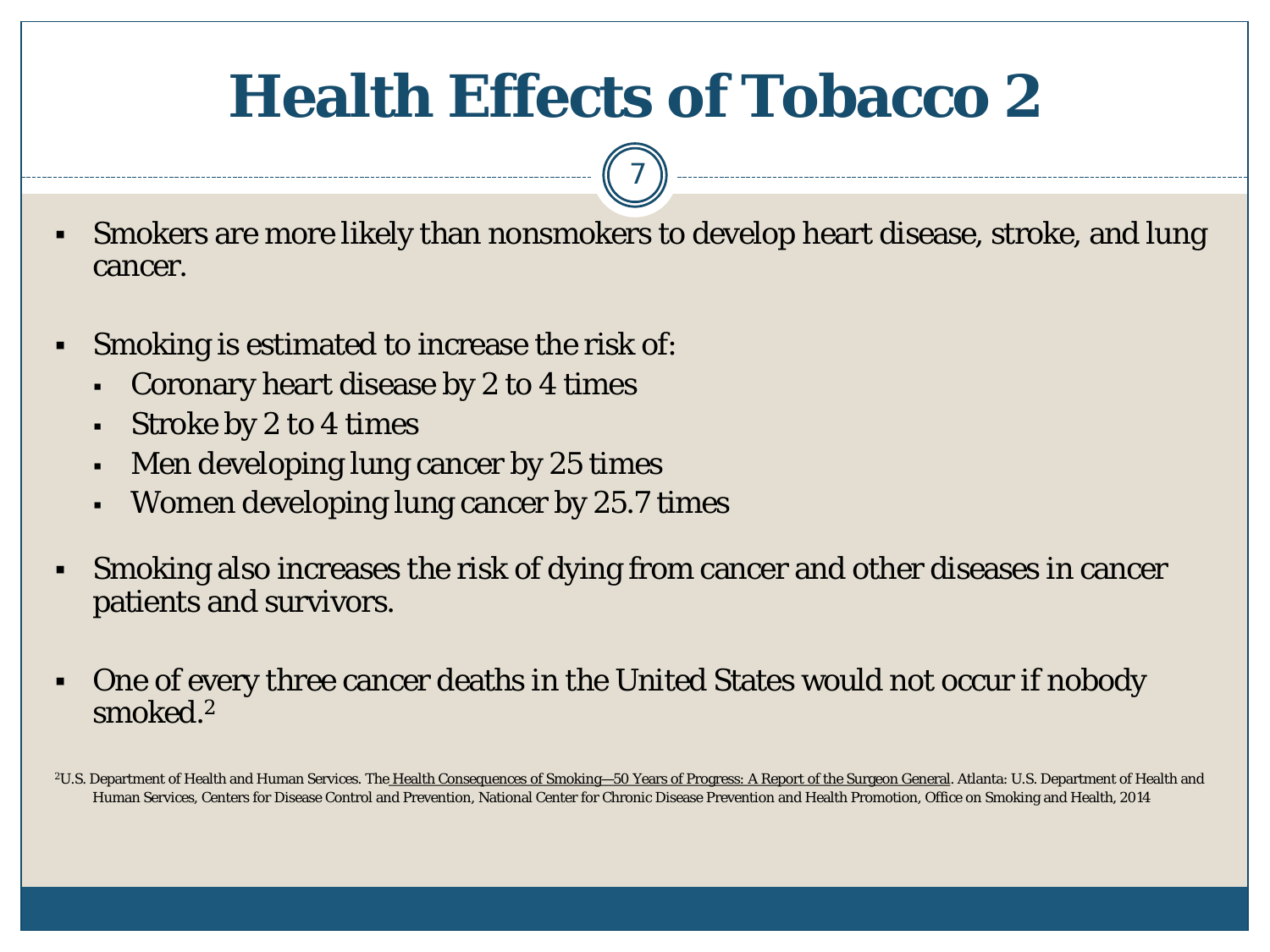# **Tobacco and Children**

8

- About 88% of people who begin smoking under the age of 18 continue to use tobacco products as adults.
- Among those youths who continue to smoke into adulthood, about half will die earlier than their nonsmoking peers, losing about 13 years of life on average.<sup>3</sup>

CDC. *Preventing Tobacco Use Among Youth and Young Adults, A Report of the Surgeon General, 2012*. Atlanta, GA: U.S. Department of Health and Human Services, 2012.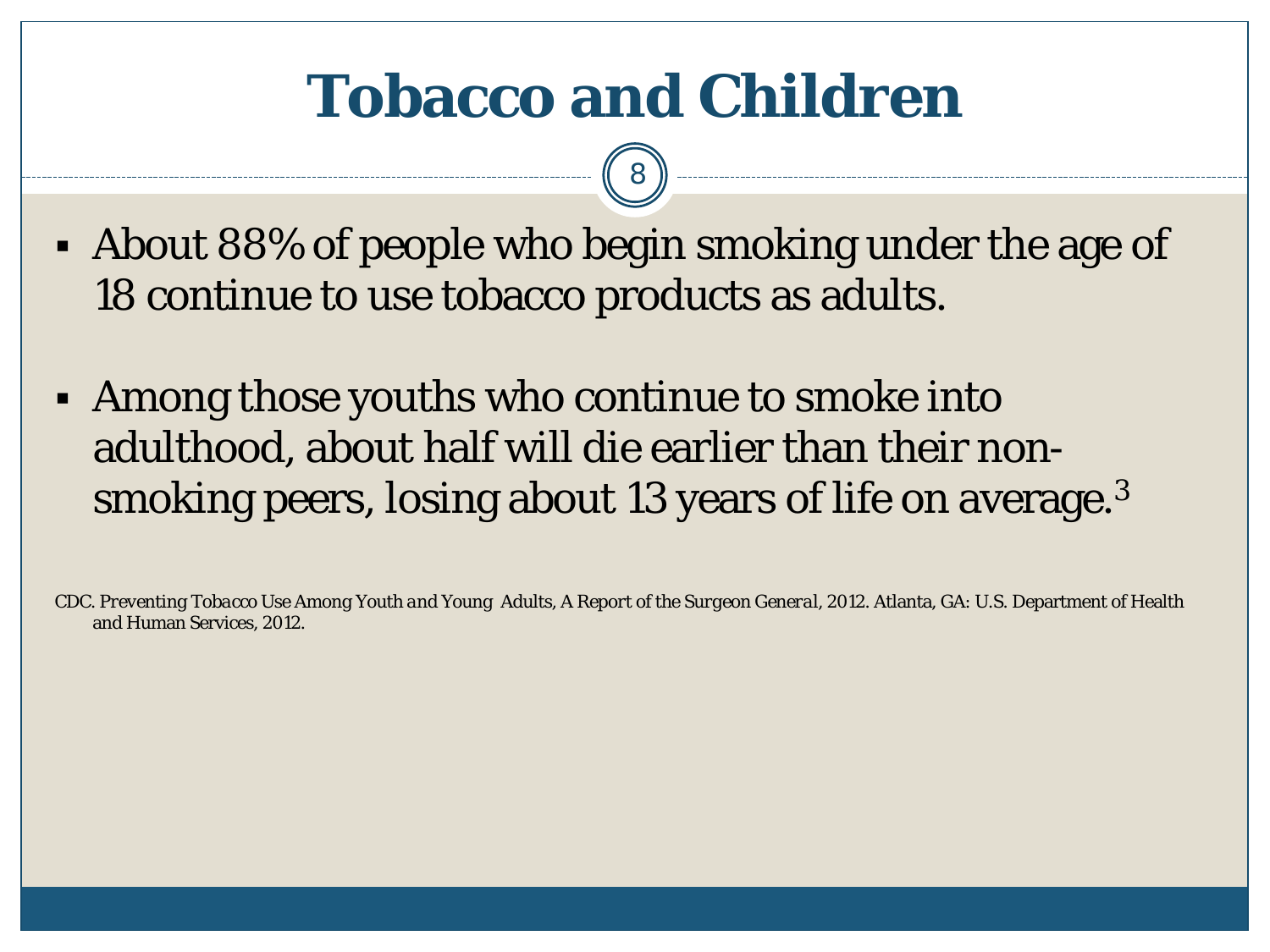# **AI/AN Use of Tobacco**

9

- 43.8% of American Indian/Alaska Native adults reported current use of commercial tobacco in 2013. 4
- AI/AN youth and adults have the highest prevalence of cigarette smoking among all racial/ethnic groups in the U.S. $^5$
- Regional variations in cigarette smoking exist, with lower prevalence in the Southwest and higher prevalence in the Northern Plains and Alaska.6

4Substance Abuse and Mental Health Services Administration. [Results from the 2013 National Survey on Drug Use and Health: Detailed Tables](http://www.samhsa.gov/data/sites/default/files/NSDUH-DetTabs2013/NSDUH-DetTabs2013.htm). Rockville, MD: Substance Abuse and Mental Health Services Administration, Center for Behavioral Health Statistics and Quality, 2014 4Garrett BE, Dube SR, Winder C, Caraballo RS. [Cigarette Smoking—United States, 2006–2008 and 2009–](https://www.cdc.gov/mmwr/preview/mmwrhtml/su6203a14.htm?s_cid=su6203a14.htm_w)

[2010\(https://www.cdc.gov/mmwr/preview/mmwrhtml/su6203a14.htm?s\\_cid=su6203a14.htm\\_w\).](https://www.cdc.gov/mmwr/preview/mmwrhtml/su6203a14.htm?s_cid=su6203a14.htm_w) Morbidity and Mortality Weekly Report 2013;62(03):81–4

6Mowery PD, Dube SR, Thorne SL, et al. [Disparities in Smoking-Related Mortality Among American Indians/Alaska Natives.](http://www.sciencedirect.com/science/article/pii/S0749379715002238) American Journal of Preventive Medicine, 2015. doi:10.1016/j.amepre.2015.05.002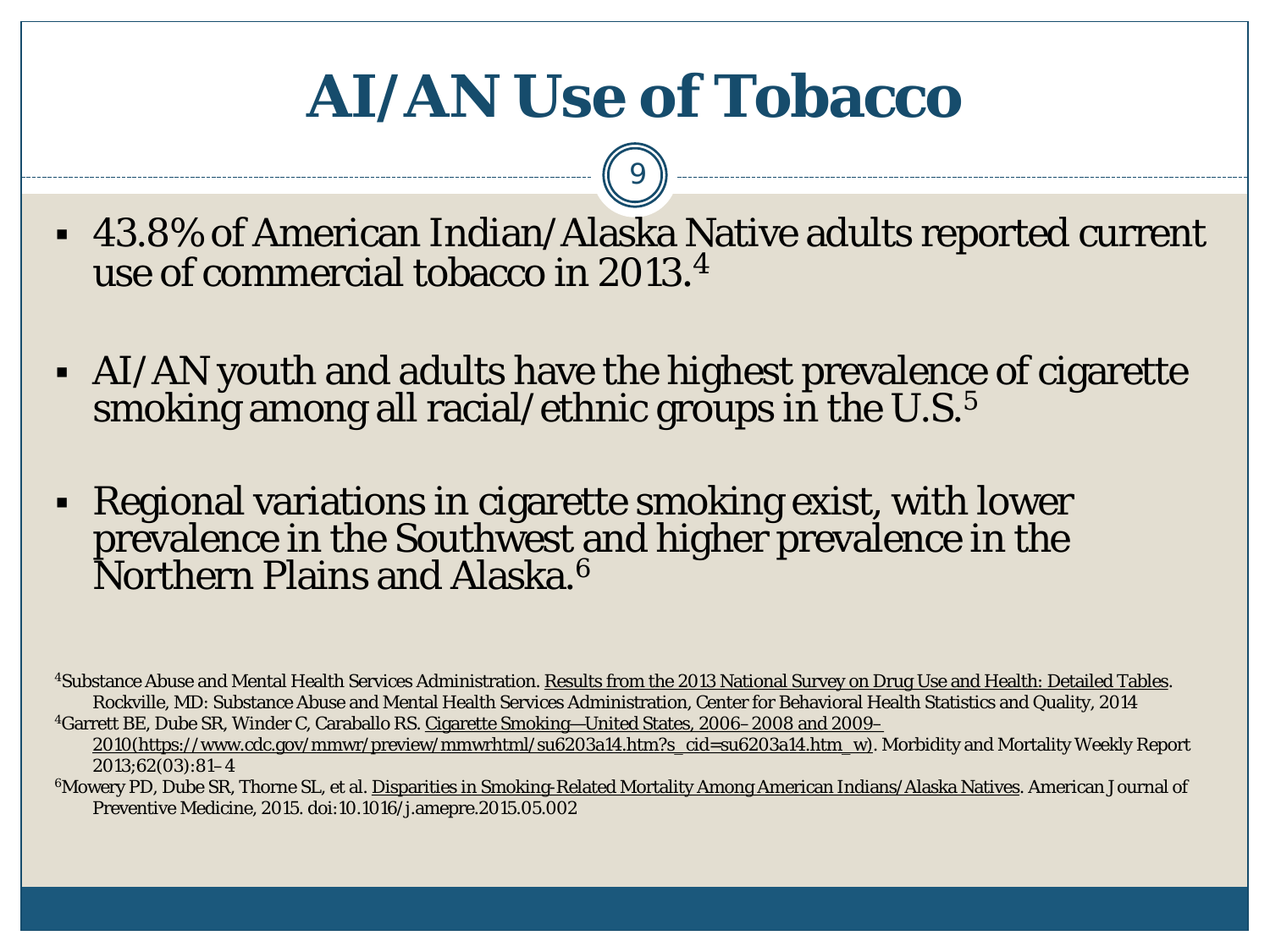# **Tobacco Use During Pregnancy**

- More American Indian/Alaska Native women smoke during their last 3 months of pregnancy- 26.0% compared to 14.3% of whites, 8.9% of African Americans, 3.4% of Hispanics, and 2.1% of Asians/Pacific Islanders.7
- Smoking can make it harder for a woman to become pregnant and can affect her baby's health before and after birth. Smoking increases risks for:
	- **Preterm delivery**
	- Stillbirth
	- Low birth weight
	- Sudden infant death syndrome (SIDS)<sup>8</sup>

*<sup>7</sup>*Tong VT, Dietz PM, Morrow B. [Trends in Smoking Before, During, and After Pregnancy—Pregnancy Risk Assessment Monitoring System, United](https://www.cdc.gov/mmwr/preview/mmwrhtml/ss6206a1.htm)  [States, 40 Sites, 2000–2010\(https://www.cdc.gov/mmwr/preview/mmwrhtml/ss6206a1.htm\)](https://www.cdc.gov/mmwr/preview/mmwrhtml/ss6206a1.htm). Morbidity and Mortality Weekly Report 2013;62(SS06):1–19

<sup>8</sup>U.S. Department of Health and Human Services. [Women and Smoking: A Report of the Surgeon General](http://www.cdc.gov/tobacco/data_statistics/sgr/2001/index.htm). Rockville (MD): U.S. Department of Health and Human Services, Public Health Service, Office of the Surgeon General, 2001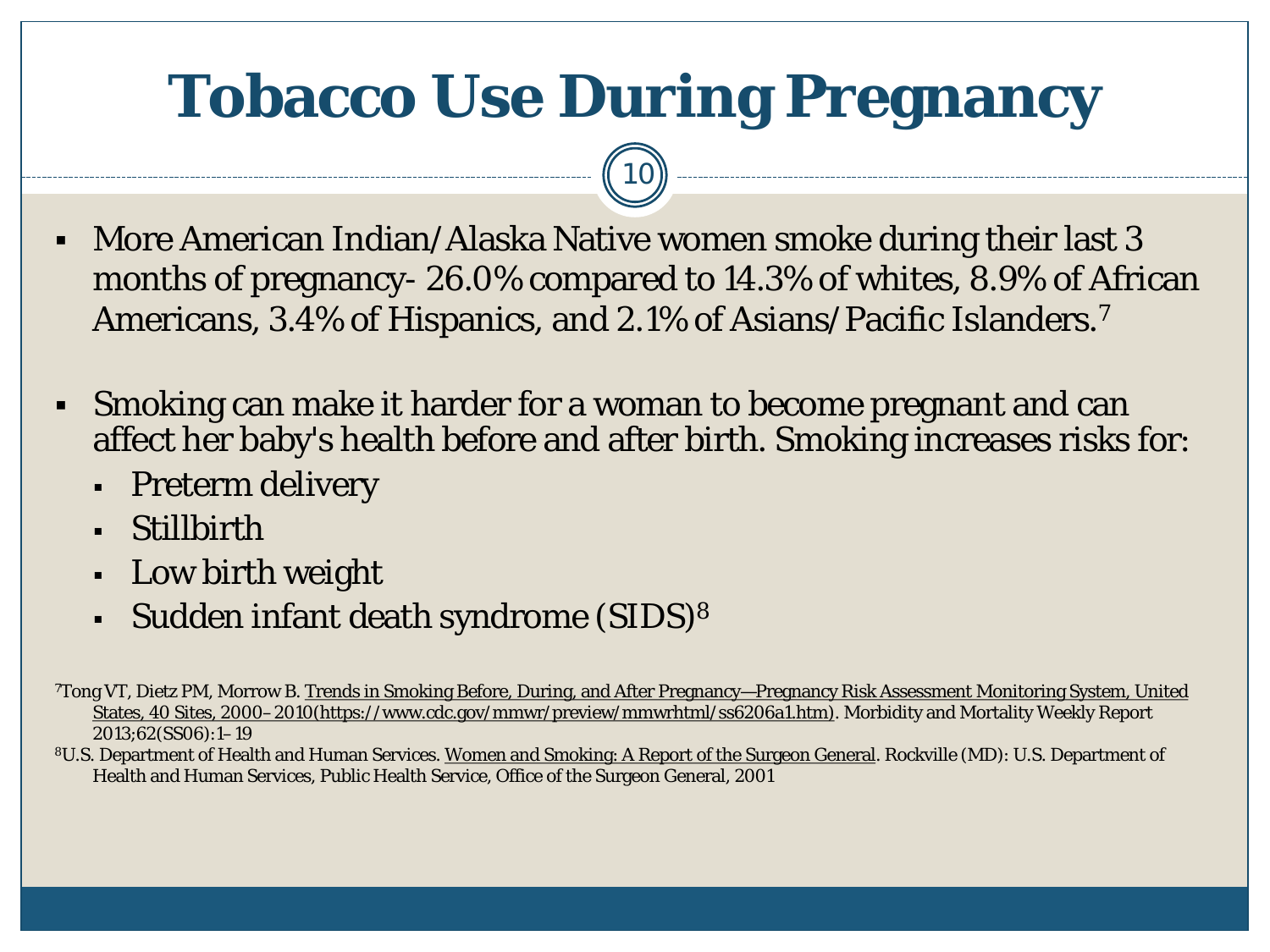# **Health Benefits of Tobacco Cessation**

- Tobacco users who quit enjoy longer and healthier lives, on average, than those who do not.
- Even a long-time smoker can significantly reduce their risk of heart disease and other complications by quitting.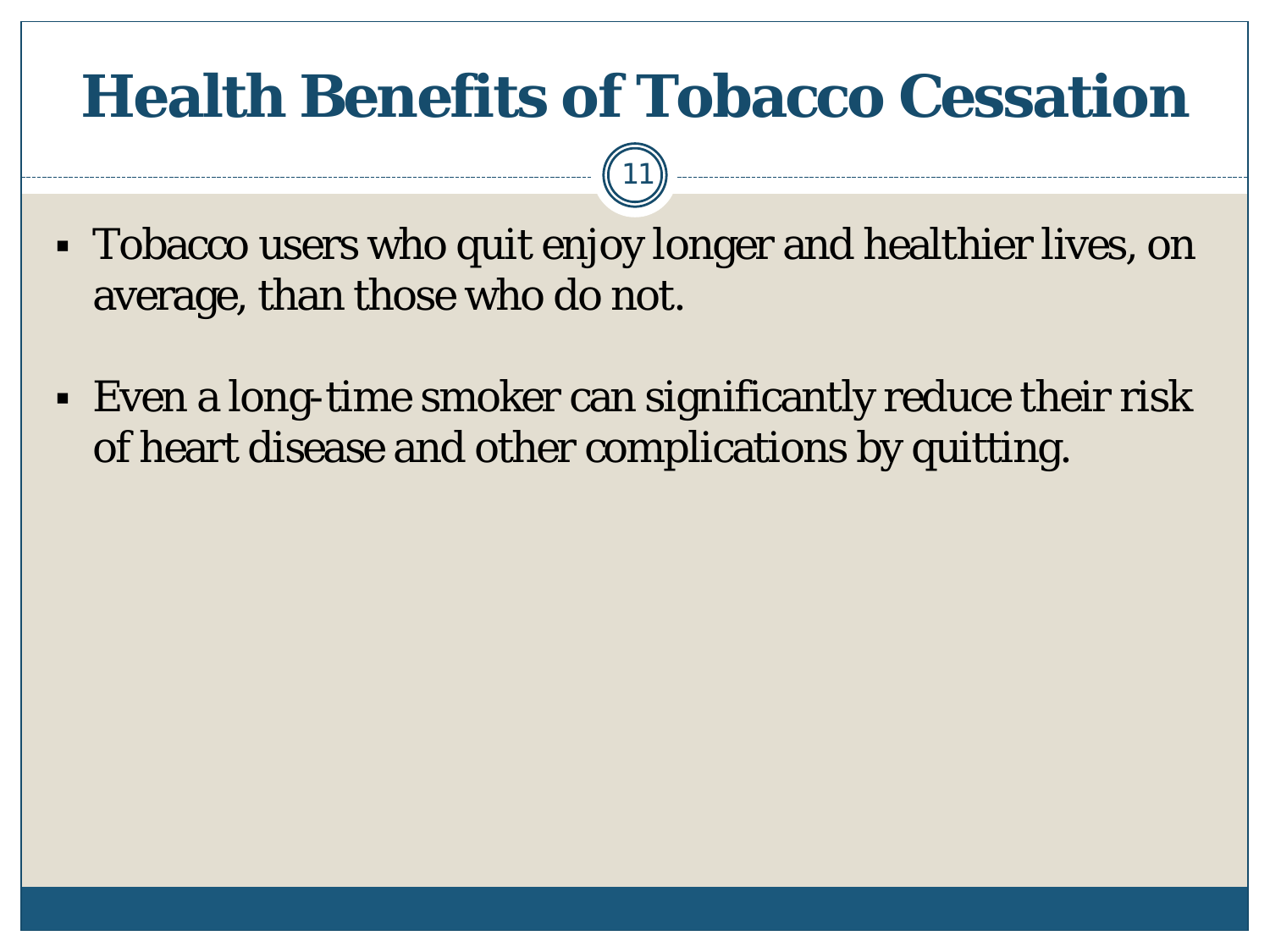## **Cost Benefits of Tobacco Cessation**

12

- Tobacco-cessation programs are more cost-effective than other common prevention interventions.
- Cost analyses have shown tobacco cessation programs to be either cost-saving or cost-neutral.<sup>9</sup>

9Warner KE, Smith RJ, Smith DG, Fries BE. Health and economic implications of a work-site smoking-cessation program: a simulation analysis. *Journal of Occupational and Environmental Medicine* 1996;38(10):981–92. Harris JR, Schauffler HH, Milstein A, Powers P, Hopkins DP. Expanding health insurance coverage for smoking cessation treatments: experience of the Pacific Business Group on Health.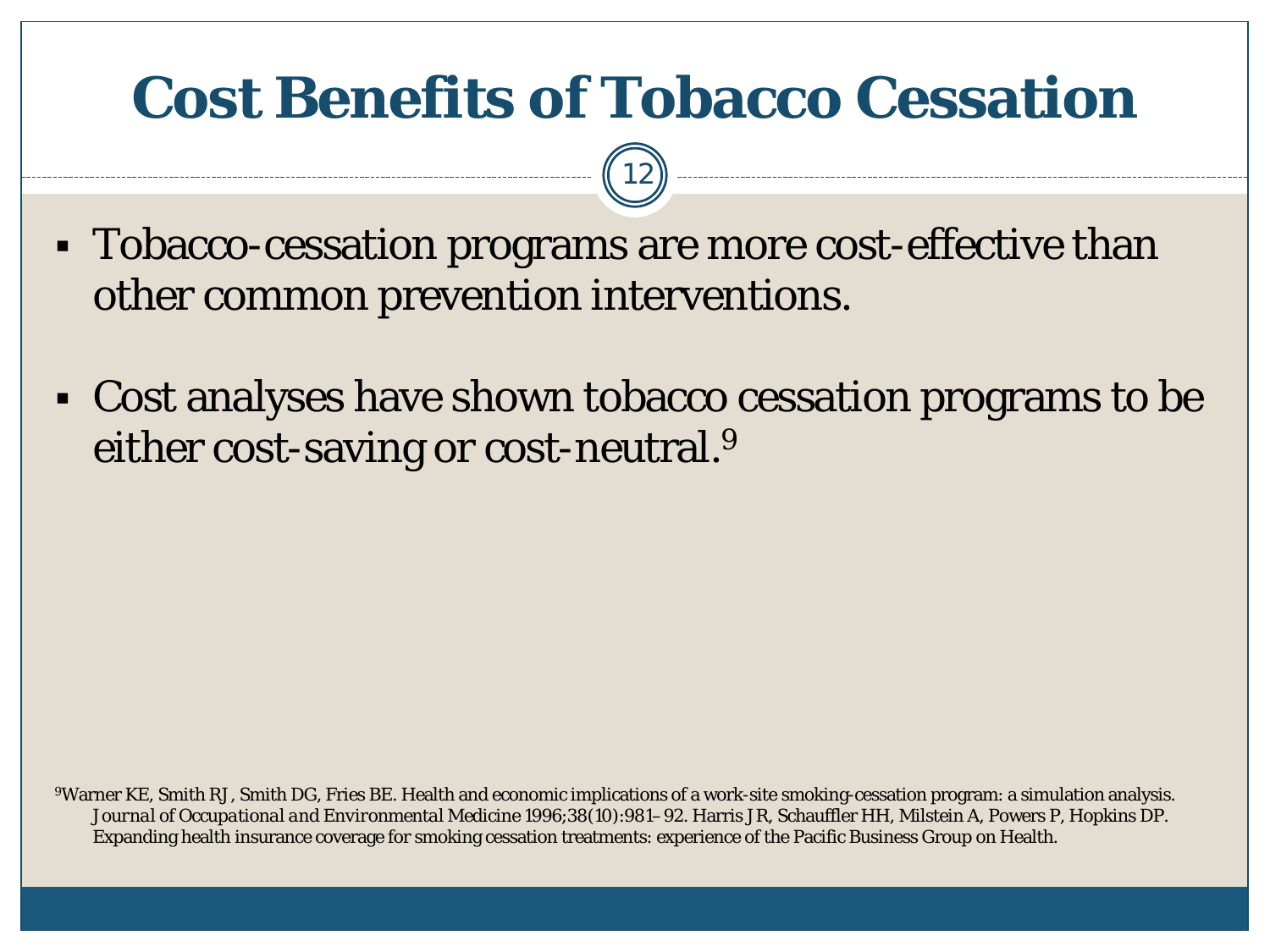## **Tobacco Cessation Intervention**

13

- Advice from a health care provider and group and individual cessation counseling can help smokers quit.
- Smoking cessation treatments, including nicotine replacement therapy and bupropion SR (e.g. Wellbutrin) have been found to be safe and effective.<sup>10</sup>

10Fiore MC, Bailey WC, Cohen SJ, et al. Treating Tobacco Use and Dependence: Clinical Practice Guideline. Rockville, MD: U.S. Department of Health and Human Services, Public Health Service; 2000.